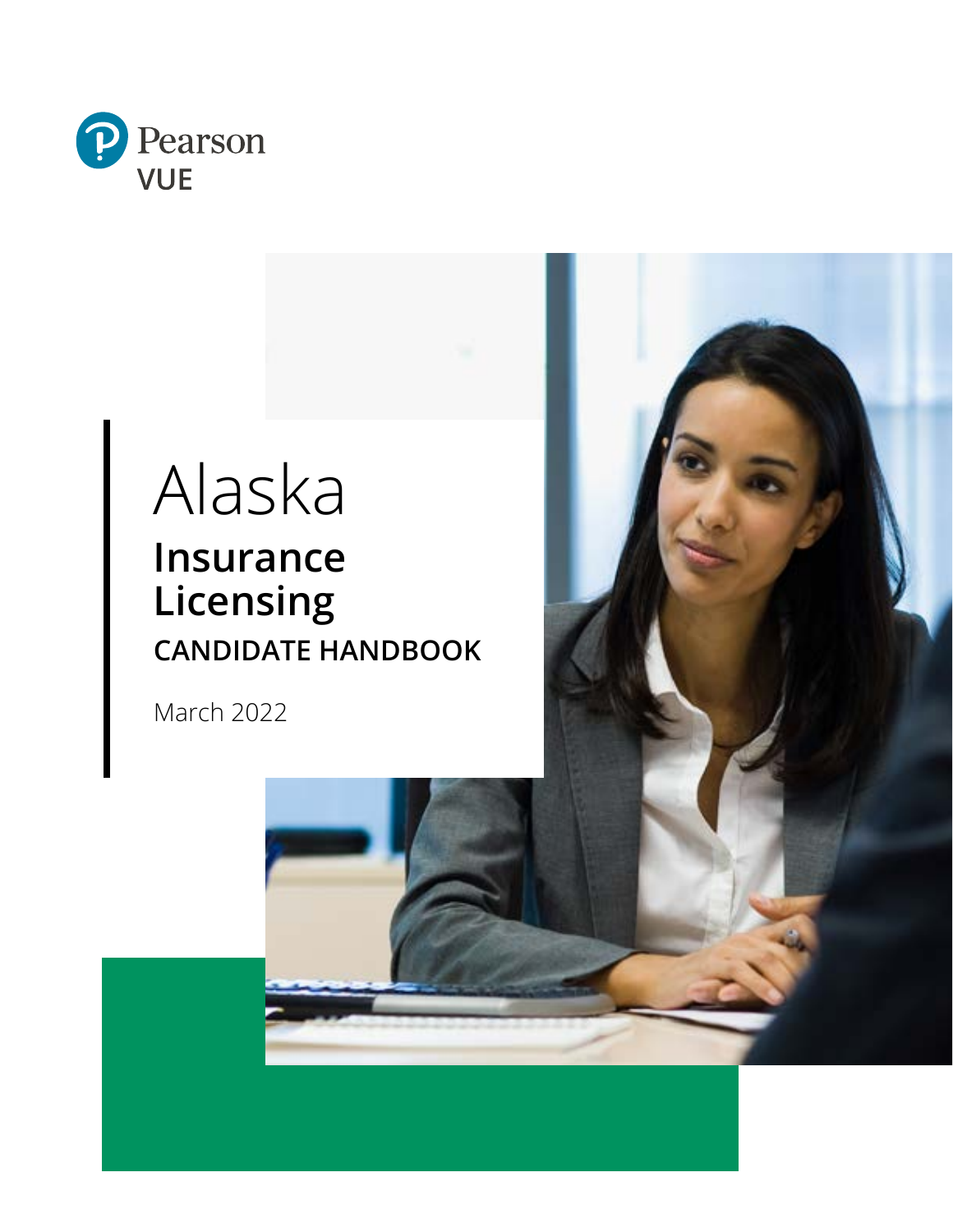#### **STATE LICENSING INFORMATION**

**Candidates may contact the Alaska Division of Insurance with questions about obtaining or maintaining a license after the examination has been passed.**

**Alaska Division of Insurance Department of Commerce, Community and Economic Development 333 Willoughby Ave, 9th Floor**

> **PO Box 110805 Juneau, AK 99811-0805**

> > **Phone**

**(907) 465-2515 (phone)**

**Website**

**https://www.commerce.alaska.gov/web/ins/**

**producer licensing web site**

**https://www.commerce.alaska.gov/web/ins/ Licensing.aspx**

> **national insurance producer registry web site**

#### **www.nipr.com**

#### **EXAMINATION INFORMATION**

**Candidates may contact Pearson VUE with questions about this handbook or about an upcoming examination.**

#### **Pearson VUE Alaska Insurance**

*Attn: Regulatory Program*  **5601 Green Valley Dr. Bloomington, MN 55437**

> **Phone (800) 274-5993**

> > **Email**

**pearsonvuecustomerservice@pearson.com**

**Website www.pearsonvue.com**

## QUICK REFERENCE

## **RESERVATIONS**

#### **Before making an exam reservation**

Candidates should thoroughly review this handbook, which contains examination content outlines and important information regarding eligibility and the examination and licensing application process.

**MAKE AN EXAM RESERVATION**

**Making an exam reservation (details on page 6)**

Candidates may make a reservation by either visiting http://pearsonvue.com/ak/insurance/ or by calling Pearson VUE. Candidates have the option to register to take their online examinations or at a physical Pearson VUE testing location.

Candidates should make a reservation online at least twentyfour (24) hours before the desired examination date. **Walk-in examinations are not available.**

#### **SCHEDULES & FEES**

#### **Test Center locations**

A list of test centers appears on the back cover of this handbook. Candidates should contact Pearson VUE to confirm specific locations and examination schedules.

#### **Exam fees**

The examination fee (see *Exam Fees*) must be paid at the time of reservation by credit card, debit card, or voucher. **Fees will not be accepted at the test center. Examination and license application fees are non-refundable and non-transferable.**

## **EXAM DAY**

#### **What to bring/needed for exams**

Candidates should bring to the examination proper identification and other materials as dictated by the state licensing agency. A complete list appears in *What to Bring/Needed for Exams* (page 8).

#### **Exam procedures**

Candidates should report to the test center at least thirty (30) minutes before the examination begins to complete registration. Each candidate will leave the test center with an official score report in hand.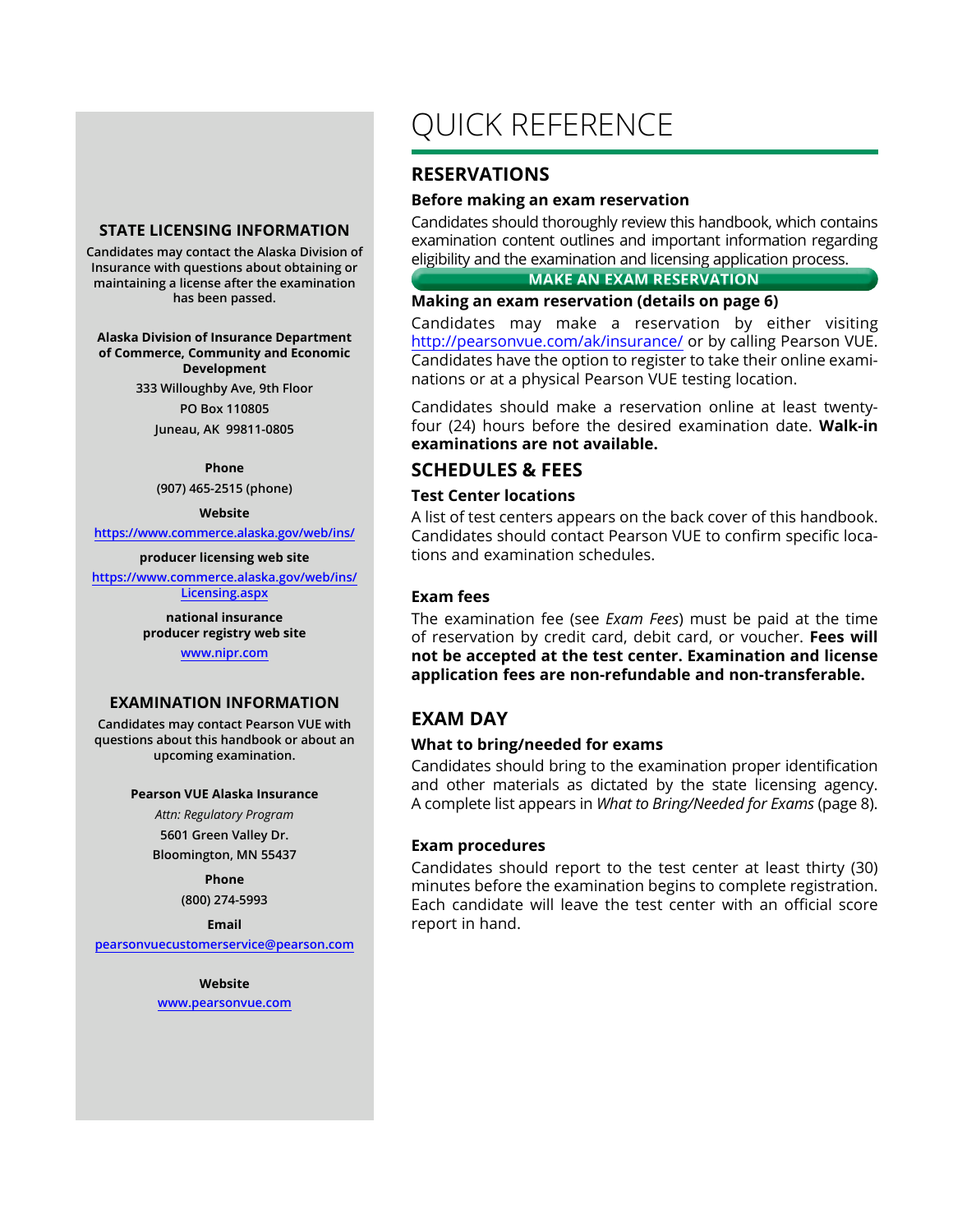## TABLE OF CONTENTS

## **QUICK REFERENCE ..................... inside front cover**

## **ALASKA LICENSING REQUIREMENTS ..................... 2**

## **EXAM RESERVATIONS.............................................. 6**

| What to Bring/Needed for Exams  8       |  |
|-----------------------------------------|--|
|                                         |  |
|                                         |  |
|                                         |  |
|                                         |  |
|                                         |  |
|                                         |  |
|                                         |  |
|                                         |  |
| Questions or Comments About the Exam 11 |  |
|                                         |  |

## **EXAM CONTENT OUTLINES CONTENT OUTLINES**

#### **GENERAL INFORMATION**

| Exam Fees and                           |  |
|-----------------------------------------|--|
|                                         |  |
| Pearson VUE Holiday Schedule back cover |  |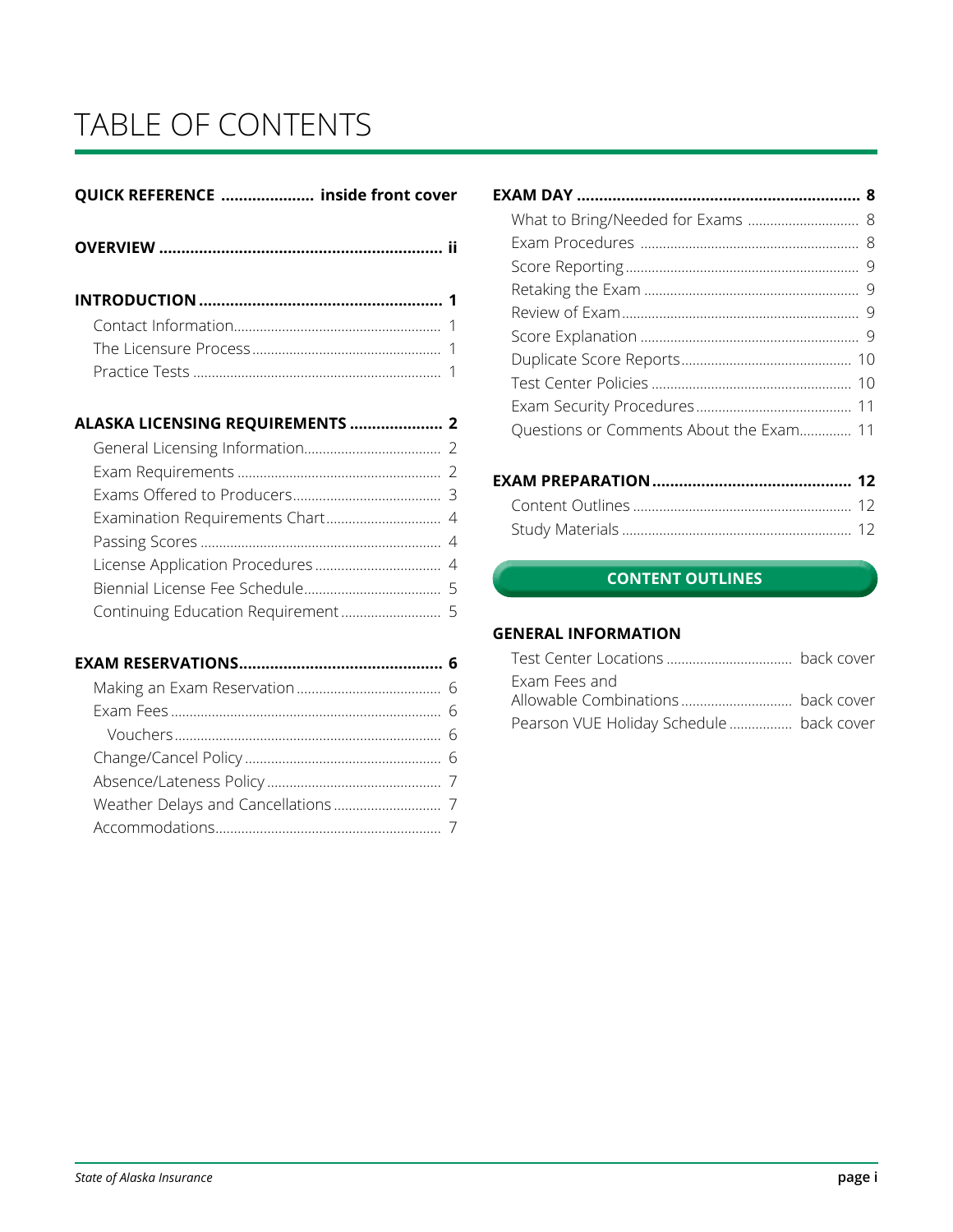#### **The candidate handbook is a useful tool in preparing for an examination.**

Before taking an examination, it is highly recommended that the Alaska Insurance handbook be reviewed, with special attention given to the content outlines.

## **CONTENT OUTLINES**

**Individuals who wish to obtain a resident insurance license in the state of Alaska must:**

**1. Review all licensing criteria. (See page 2)**

See page 2 for specific details about licensing requirements.

- **2. Make a reservation and pay examination fee and licensure fee per line of authority.** Make a reservation online or by phone with Pearson VUE for the examination. (*See page 6*)
- **3. Go to the test center or prepare for your online proctored examination.**

Go to the test center or prepare for your online proctored examination, bringing along all required materials. (*See page 8.*)

#### **4. Apply for a license.**

After passing the examination, apply for your license by completing an application. For more information regarding obtaining a license go to https://www.commerce.alaska.gov/web/ins/.

*Copyright © 2022 Pearson Education, Inc. or its affiliate(s). All rights reserved. Pubs\_orders@pearson.com*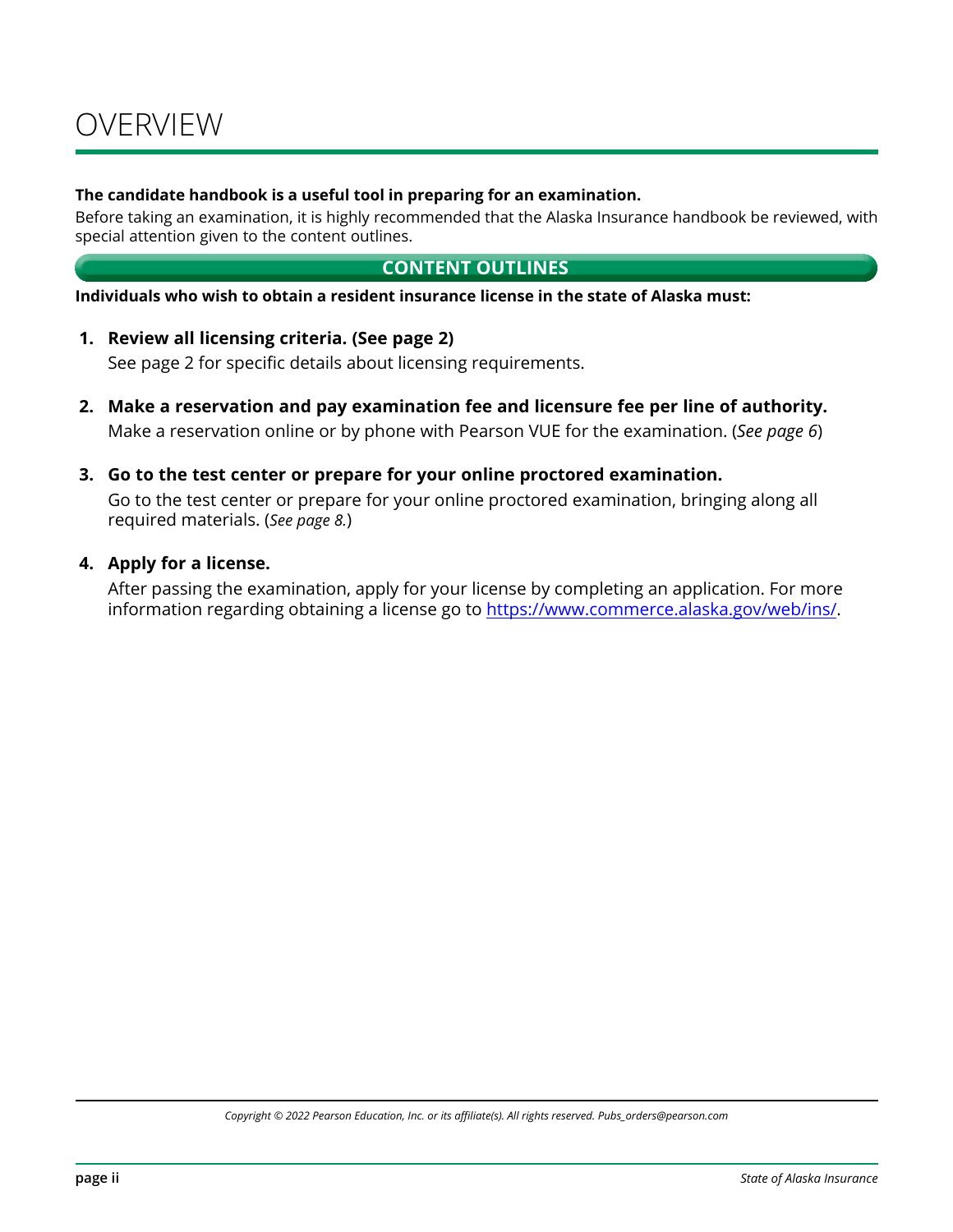## INTRODUCTION

## **CONTACT INFORMATION**

Candidates may contact Pearson VUE with questions about this handbook or about an upcoming examination.

| <b>FOR EXAMINATIONS</b>                                                                                                   |  |  |  |  |
|---------------------------------------------------------------------------------------------------------------------------|--|--|--|--|
| Pearson VUE/Alaska Insurance                                                                                              |  |  |  |  |
| Attn: Regulatory Program                                                                                                  |  |  |  |  |
| 5601 Green Valley Dr., Bloomington, MN 55437                                                                              |  |  |  |  |
| <b>Website:</b> www.pearsonvue.com<br><b>Phone:</b> (800) 274-5993<br><b>Email:</b> pearsonvuecustomerservice@pearson.com |  |  |  |  |

### **LIVE CHAT INFORMATION**

Live Chat is available to address your support inquiries and is the quickest way to reach a customer service agent. It's available from 8:00 AM through 5:00 PM Central Time, Monday through Friday, subject to change during locally designated holidays.

Please visit www.pearsonvue.com/ak/insurance/contact for further information.

Candidates may contact the Alaska Division of Insurance with questions about obtaining or maintaining a license after the examination has been passed.

| <b>FOR STATE LICENSING</b>                                                              |                              |  |  |  |
|-----------------------------------------------------------------------------------------|------------------------------|--|--|--|
| Alaska Division of Insurance Department of Commerce, Community and Economic Development |                              |  |  |  |
| 333 Willoughby Ave., 9th Floor, P.O. Box 110805                                         |                              |  |  |  |
| Juneau, AK 99811-0805                                                                   |                              |  |  |  |
| Website: https://www.commerce.alaska.gov/web/ins/                                       | <b>Phone:</b> (907) 465-2515 |  |  |  |

### **THE LICENSURE PROCESS**

Licensure is the process by which an agency of state government or other jurisdiction grants permission to individuals to engage in the practice of, and prohibits all others from legally practicing a particular profession, vocation, or occupation. By ensuring a minimum level of competence, the licensure process protects the general public. The state regulatory agency is responsible for establishing the acceptable level of safe practice and for determining whether an individual meets that standard.

The State of Alaska has retained the services of Pearson VUE to develop and administer its insurance licensing examination program. Pearson VUE is a leading provider of assessment services to regulatory agencies and national associations.

## **PRACTICE TESTS**

Practice tests are offered exclusively online at www.pearsonvue.com, giving candidates even more opportunity to succeed on insurance examinations. Our practice tests will not only prepare candidates for the types of questions they will see on the licensure exam, but also familiarize them with taking computer-based examinations.

Pearson VUE offers practice tests in the areas of Life, Health, and Property and Casualty that contain questions developed by subject matter experts using concepts found in the general portion of the licensure examination. The tests closely reflect the format of the real licensure examination, can be scored instantly, and provide immediate feedback to help candidates identify correct and incorrect answers. **Candidates can purchase practice tests anytime at** www.pearsonvue.com**.**

#### **PRACTICE TESTS**

**Practice tests are offered exclusively online at www.pearsonvue.com.**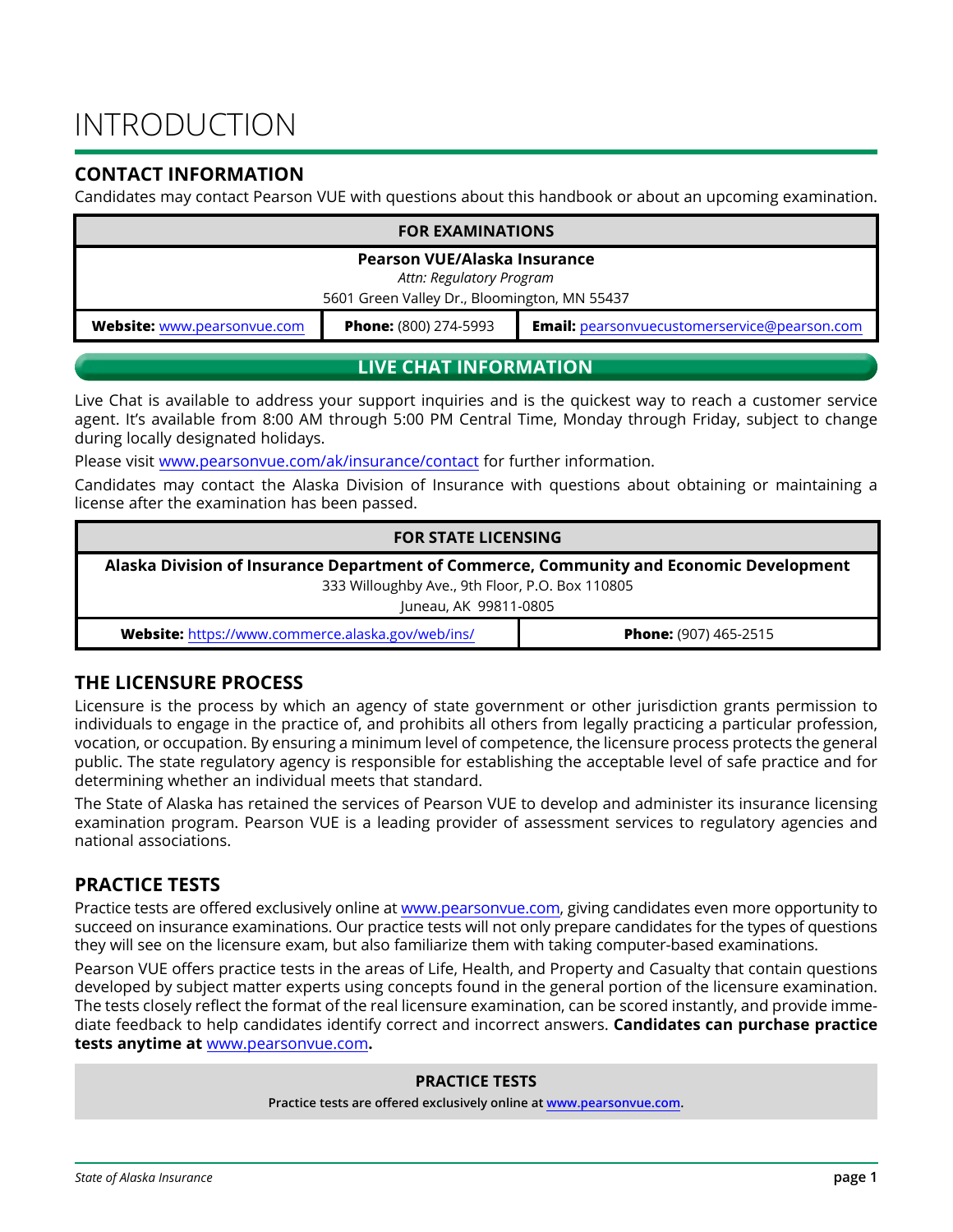## ALASKA LICENSING REQUIREMENTS

**The Alaska Division of Insurance encourages exam preparation and requires continuation of professional education once licensed. Please refer to the** *Continuing Education* **section on page 5.**

## **GENERAL LICENSING INFORMATION**

- 1. **Unless licensed by the Alaska Division of Insurance** (AS 21.27.010), no person may act as a insurance producer, independent adjuster, limited lines for credit, crop, title, travel, motor vehicle rental or bail bonds, managing general agent, reinsurance intermediary manager, reinsurance intermediary broker or surplus lines broker in Alaska.
- 2. **The general eligibility criteria** under AS 21.27.020 for an Alaska resident are that the person must:
	- a. be 18 years of age;
	- b. be a resident of, and actually residing in, the state of Alaska;
	- c. be trustworthy and competent; and
	- d. pass an examination or examinations as a test of competence;
- 3. **In addition to the general criteria listed above, the following qualifications are also required:**
	- a. **Insurance Producer:** No additional qualifications are required except for a person desiring to be licensed for variable annuities or variable life. This person must first hold a license as a life insurance producer and then additionally be qualified by satisfying the National Association of Securities Dealers, Inc. examinations for principals or examinations for qualification as a Registered Representative, or the Securities and Exchange Commission test given under Sec. 15(b)(8) of the Securities Exchange Act of 1934.
	- b. **Independent Adjuster:** Each applicant for an adjuster license must have a minimum of six (6) months' experience or special education or training, with reference to handling claims under insurance contracts, of sufficient duration and extent to indicate competency to fulfill the responsibility of an independent adjuster. A salaried employee of an insurer is not required to be licensed as an independent adjuster. (AS 21.97.900(21))
	- c. **Trainee Independent Adjuster:** Must be employed and supervised by a licensed independent adjuster. At four (4) months, a trainee must submit passing examination results of 60 or greater for the limited lines adjuster examination. At eight (8) months, the trainee must submit passing examination results of 70 or greater for the limited lines adjuster examination. Within one (1) year from the date of issuance of the license, the trainee must apply and obtain the independent adjuster license. (AS 21.27.840)

Individuals seeking licensure for surplus lines, managing general agent, reinsurance intermediary manager, or reinsurance intermediary broker authority are no longer required to meet an experience requirement to obtain a license.

d. **Surplus Lines Broker:** Individuals and entities seeking Alaska licensure for surplus lines broker authority must also hold an Alaska License as a producer or managing general agent with property and casualty lines of authority. (AS 21.27.790)

## **EXAM REQUIREMENTS**

- 1. Each applicant for licensure must personally take and pass an examination or examinations as a test of competency. **Examination results are valid for one (1) year.** However, the examination requirement does not apply to:
	- a. limited lines insurance producers for travel and motor vehicle rental.
	- b. applicants who were licensed in Alaska as a resident within a one-year period immediately before the date of application and who are considered by the Director of Insurance to be fully qualified and competent;
	- c. applicants for licensure as nonresident producers, agents, brokers, adjusters, limited lines for credit, crop, title, travel, motor vehicle rental or bail bonds, insurance producers, surplus lines brokers, managing general agents, reinsurance intermediary manager or reinsurance intermediary brokers who are properly licensed in their home state and who are considered by the Director to be fully qualified and competent;
	- d. applicants moving to this state whose license was in good standing for the same lines and classes of authority and applies for licensure within 90 days of cancellation of the applicants prior home state license.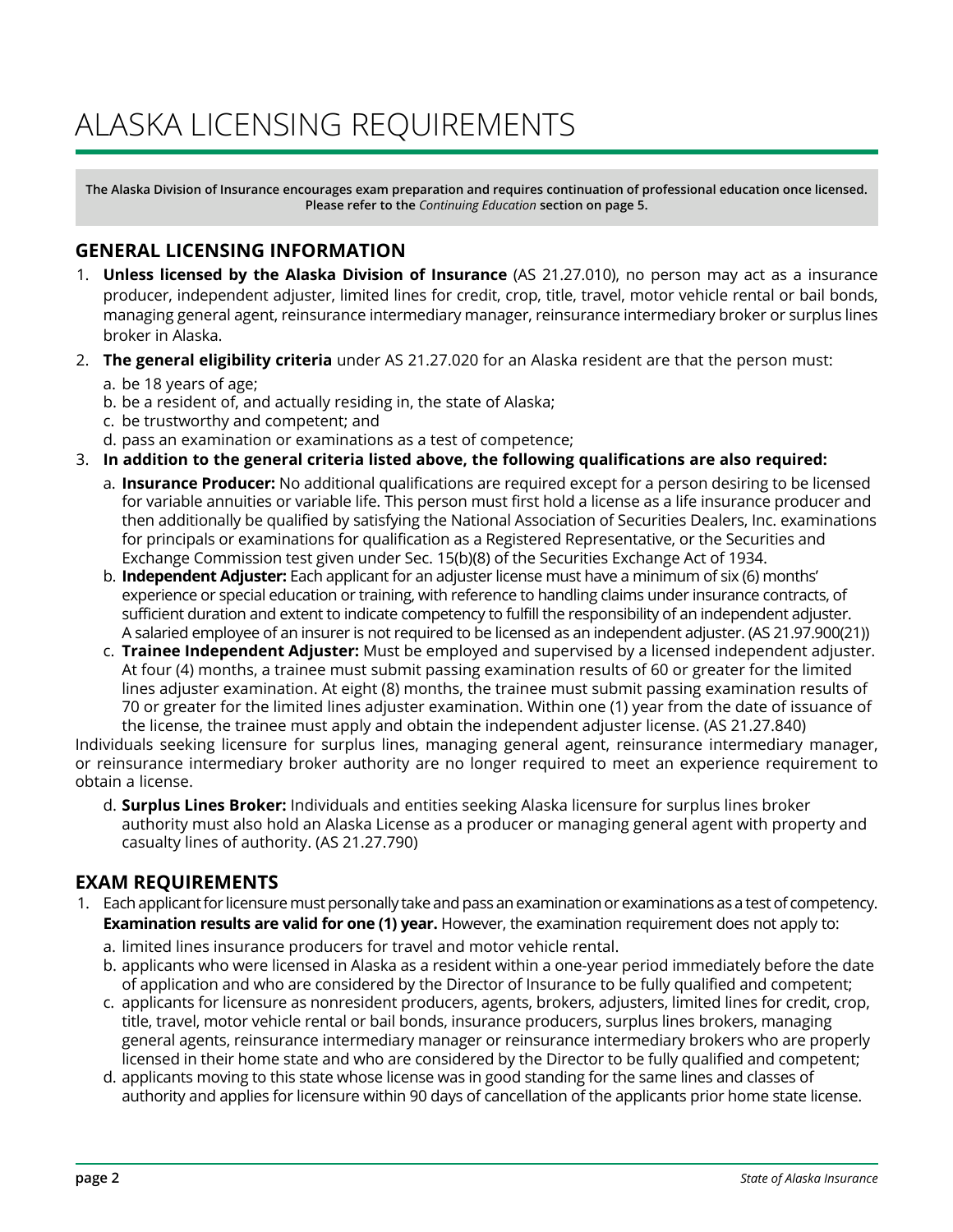- 2. **Insurance producers:** The examination requirements are listed in the chart on page 3.
- 3. **Independent adjuster:** The examination required is the limited line adjuster examination.
- 4. **Surplus lines broker:** The examination required is the special Surplus Lines Broker examination.
- 5. **Managing general agents:** The examination required is the managing general agent examination.
- 6. **Reinsurance intermediary managers:** The examination required is the reinsurance intermediary manager examination.
- 7. **Reinsurance intermediary brokers:** The examination required is the reinsurance intermediary broker examination.
- 8. **Limited Line Bail Bond:** The examination required is the Bail Bond examination.
- 9. **Limited Line Title:** The examination required is the Title examination.
- 10. **Limited Line Credit:** The examination required is the Credit examination.
- 11. **Personal Lines:** The examination required is the Personal Lines examination.

**Alaska Division of Insurance Department of Commerce, Community and Economic Development**

**333 Willoughby Ave., 9th Floor, P.O. Box 110805 Juneau, AK 99811-0805**

**Phone: (907) 465-2515 (phone) Web site: https://www.commerce.alaska.gov/web/ins/**

## **EXAMINATIONS OFFERED TO PRODUCERS**

| <b>EXAM NAME</b>                 | <b>SECTION</b>               | # ITEMS  | <b>TIME ALLOTTED</b>         |
|----------------------------------|------------------------------|----------|------------------------------|
| Life                             | General<br>60<br>50<br>State |          | 1 hour, 15 minutes<br>1 hour |
| Health                           | General<br><b>State</b>      | 60<br>50 | 1 hour, 15 minutes<br>1 hour |
| Property                         | General<br>State             | 60<br>50 | 1 hour, 15 minutes<br>1 hour |
| Casualty                         | General<br><b>State</b>      | 60<br>50 | 1 hour, 15 minutes<br>1 hour |
| <b>Personal Lines</b>            | General<br>State             | 86<br>54 | 1 hour, 30 minutes<br>1 hour |
| <b>Bail Bonds</b>                | one section                  | 50       | 1 hour                       |
| Surplus Lines Broker             | one section                  | 50       | 1 hour                       |
| Managing General Agent           | one section                  | 20       | 45 minutes                   |
| Reinsurance Intermediary Broker  | one section                  | 16       | 45 minutes                   |
| Reinsurance Intermediary Manager | one section                  | 20       | 45 minutes                   |
| Adjuster                         | one section                  | 80       | 1 hour, 30 minutes           |
| <b>Title</b>                     | one section                  | 50       | 1 hour                       |
| Credit                           | one section                  | 50       | 1 hour                       |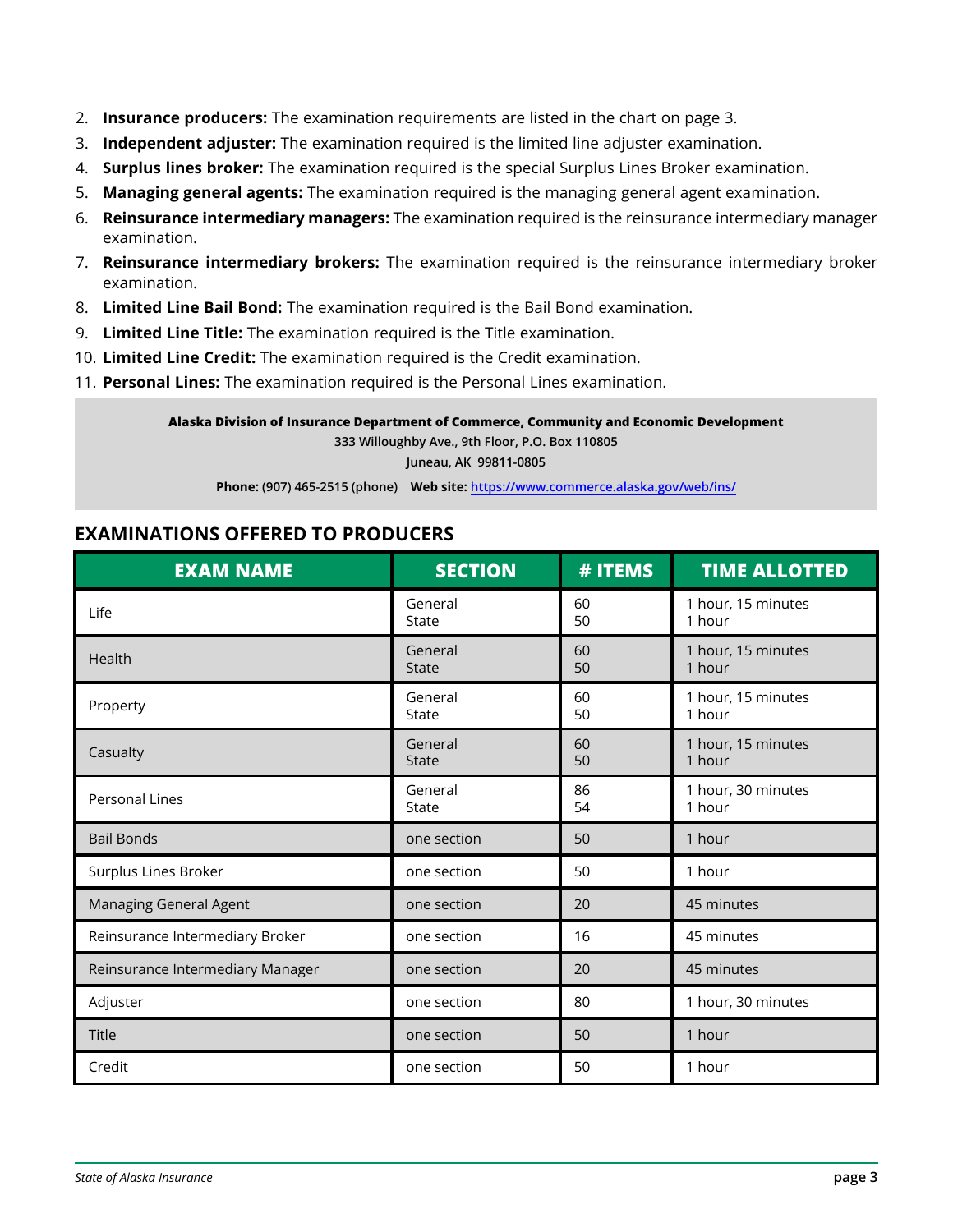| <b>AREA OF</b>   | <b>EXAMINATION REQUIREMENTS</b> |                       |                 |          |                           |               |                 | <b>TOTAL</b>  |                            |
|------------------|---------------------------------|-----------------------|-----------------|----------|---------------------------|---------------|-----------------|---------------|----------------------------|
| <b>LICENSURE</b> |                                 | <b>Part 1 General</b> |                 |          | <b>Part 2 Alaska Code</b> |               |                 | <b>NO. OF</b> |                            |
|                  | Life                            | <b>Health</b>         | <b>Property</b> | Casualty | Life                      | <b>Health</b> | <b>Property</b> |               | <b>Casualty QUESTIONS'</b> |
| Life (only)      |                                 |                       |                 |          |                           |               |                 |               | 110                        |
| Health           |                                 |                       |                 |          |                           |               |                 |               | 110                        |
| Life and Health  | $\bullet$                       |                       |                 |          | $\bullet$                 |               |                 |               | 220                        |
| Property         |                                 |                       | $\bullet$       |          |                           |               | $\bullet$       |               | 110                        |
| Casualty         |                                 |                       |                 |          |                           |               |                 |               | 110                        |
| Crop             |                                 |                       |                 |          |                           |               |                 |               | 186                        |

*1 Includes non-scored pretest questions. See page 12 for more information.*

#### **An examination is not required for the Travel or Motor Vehicle Rental license types.**

| <b>PASSING SCORES</b> |                  |        |        |  |
|-----------------------|------------------|--------|--------|--|
|                       |                  | 4 mos. | 8 mos. |  |
|                       | Adjuster Trainee | 60     | 70     |  |

*Candidates may refer to General Licensing Information for more information.*

## **LICENSE APPLICATION PROCEDURES**

#### 1. **Initial Licensing**

All initial applicants for licensure must forward to the Division of Insurance:

- a. completed insurance license application with the appropriate fees:
	- NAIC Uniform Application (available at www.nipr.com) or
	- 08-240 managing general agent
	- 08-237 individual or firm reinsurance intermediary manager or broker license; or a
	- 08-226 individual or firm managing general agent license

Applications for producer, adjuster, surplus lines broker, limited lines for title, credit, bail bond, crop, or motor vehicle rental may be filed electronically at www.nipr.com. If you can file electronically via NIPR and elect to file a paper application, an additional \$50 filing fee is required.

b. one fingerprint card with a \$48.25 fee included with the application fee

c. an official Pearson VUE score report copy acceptable (see Section 1, General 3 for variable contracts)

Pursuant to Alaska Statute 21.27.040(f), all application filing requirements must be met within four (4) months of the receipt of the application or the application will be considered withdrawn.

The fee schedule appears on page 5. **All fees are nonrefundable.** Individuals, applying within three (3) months of his/her birthday, the full application fee is required and the license will be issued up to a twentyseven (27) month period of time.

For more information regarding obtaining a license in Alaska, please visit https://www.commerce.alaska. gov/web/ins/Producers.aspx. The Department of Public Safety has a list of approved finger printers available in the state of Alaska. For more information, please visit https://dps.alaska.gov/Statewide/R-I/Background/ Fingerprinters.

#### 2. **License Renewal**

The Director will notify a licensee at the current address on file with the Director at least thirty (30) days before the renewal date. If the licensee does not renew the license before the expiration date, the license will lapse/expire. A licensee may not act as or represent to be an insurance producer, managing general agent, reinsurance intermediary broker, reinsurance intermediary manager, surplus lines broker or independent adjuster during the time a license has lapsed/expired. (AS 21.27.380(b))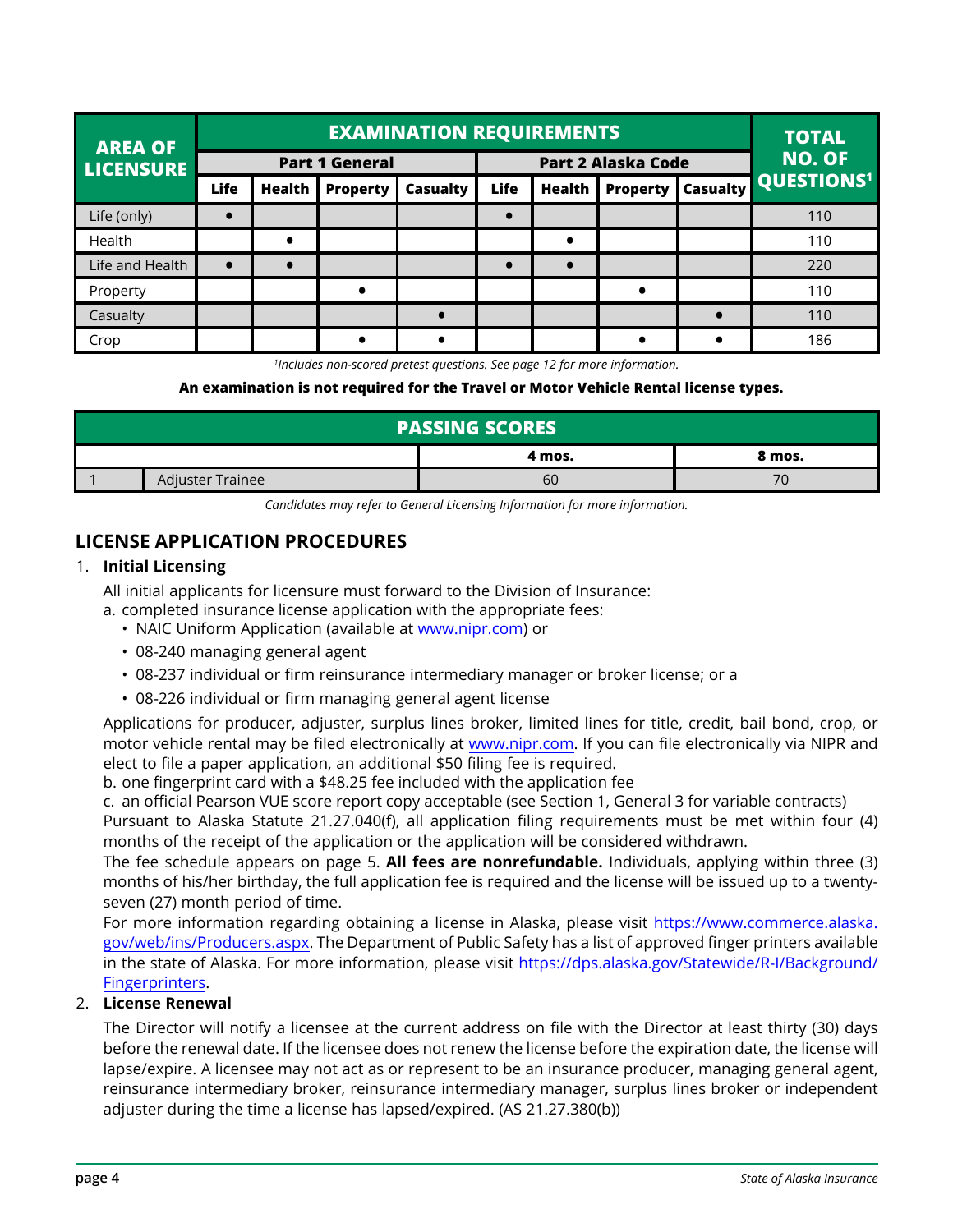If the individual licensee's birth year is an odd number, the license will renew on the individual's birthday every odd-numbered year.

If the individual licensee's birth year is an even number, the license will renew on the individual's birthday every even-numbered year.

If the license is for a firm, the firm license will be effective for two (2) years from the original date of license issuance.

License renewals for producer, adjuster, surplus lines broker, limited lines for title, credit, bail bond, crop, or motor vehicle rental may be processed through www.nipr.com. If you elect to file a paper renewal an additional \$50 fee is required.

#### 3. **Company Appointments or Termination of Appointments**

Alaska laws no longer require an insurer to file an appointment with the Alaska Division of Insurance. However, insurers are required to track those producers that have been authorized to act as agents of the company. Upon the Alaska Director's request, an insurer must provide within three (3) days of the request a listing of all producers acting as its agent. If an insurer terminates a producer for cause, the insurer must file written notification with the Alaska Division of Insurance.

| <b>LICENSE</b>                       | <b>INDIVIDUAL</b> |              | <b>FIRM</b>     |                     |  |  |
|--------------------------------------|-------------------|--------------|-----------------|---------------------|--|--|
|                                      | <b>Resident</b>   | Non-resident | <b>Resident</b> | <b>Non-resident</b> |  |  |
| Insurance Producer, any or all lines | \$75.00           | \$75.00      | \$75.00         | \$75.00             |  |  |
| Managing General Agent               | \$75.00           | \$75.00      | \$75.00         | \$75.00             |  |  |
| \$75.00<br>Adjuster                  |                   | \$75.00      | \$75.00         | \$75.00             |  |  |
| \$75.00<br>Trainee Adjuster          |                   | \$75.00      | \$75.00         | \$75.00             |  |  |
| Surplus Lines Broker<br>\$300.00     |                   | \$300.00     | \$300.00        | \$300.00            |  |  |
| Reinsurance Intermediary Manager     | \$75.00           | \$75.00      | \$75.00         | \$75.00             |  |  |
| Reinsurance Intermediary Broker      | \$75.00           | \$75.00      | \$75.00         | \$75.00             |  |  |
| <b>LIMITED LICENSES</b>              |                   |              |                 |                     |  |  |
| <b>Bail Bond</b>                     | \$75.00           | \$75.00      | \$75.00         | \$75.00             |  |  |
| <b>Travel</b>                        | \$75.00           | \$75.00      | \$75.00         | \$75.00             |  |  |
| Title                                | \$75.00           | \$75.00      | \$75.00         | \$75.00             |  |  |
| Credit                               | \$75.00           | \$75.00      | \$75.00         | \$75.00             |  |  |
| Crop                                 | \$75.00           | \$75.00      | \$75.00         | \$75.00             |  |  |

## **BIENNIAL LICENSE FEE SCHEDULE**

## **CONTINUING EDUCATION REQUIREMENT**

A licensee who has held a license for a full two-year period must comply with CE requirements. Twenty-four (24) CE credit hours are required to renew a license, which includes at least three (3) hours of business insurance ethics training. CE credit hours are no longer required for licensees holding a limited lines title, bail bond, or credit producer license.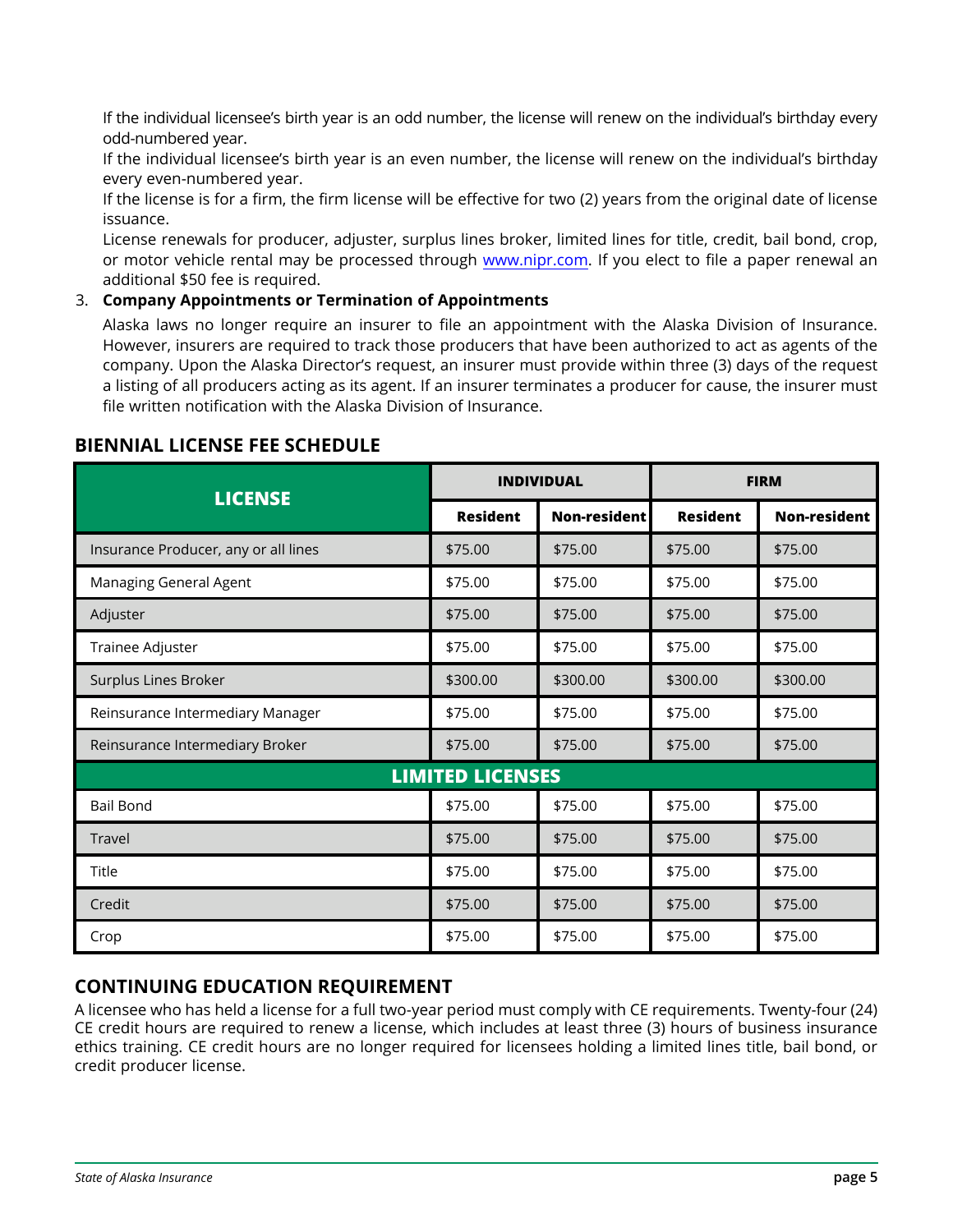## EXAM RESERVATIONS

## **MAKING A RESERVATION**

Online reservations are the most efficient way for candidates to schedule their examination. Candidates **must** go to www.pearsonvue.com/ak/insurance to make an online reservation for an examination. First-time users are required to create an account. The candidate will need to fill in all required fields, which are preceded by an asterisk (\*), on the online form in order to create an ID and be assigned a password. Step-by-step instructions will lead the candidate through the rest of the examination reservation process.

Candidates **must** make an online reservation at least twenty-four (24) hours before the desired examination date. Candidates who wish to make a phone reservation at (800) 274-5993 must also do so at least twenty-four (24) hours before the desired examination date.

#### **Before making a reservation, candidates should have the following:**

- Legal name, address, Social Security number, daytime telephone number, and date of birth
- The name of the examination(s)
- The preferred examination date and test center location

#### **EXAM FEES**

Candidates must pay \$89 at the time of reservation. If a candidate takes two examinations within one examination session and those two examinations are part of the allowable examination combinations the fee is \$89.00 for that examination combination. **Combination examinations are only permitted at physical Pearson VUE test center locations. Fees will not be accepted at the test center.** A list of available examination combinations appears on the back cover of this handbook. Examination fees are non-refundable and non-transferable, except as detailed in the *Change/Cancel Policy*.

#### **Vouchers**

Vouchers offer another convenient way to pay for tests. Vouchers can be purchased online at www.pearsonvue.com/vouchers/pricelist/akins.asp by credit card either singly or in volume. To redeem a voucher as payment when scheduling a test, simply indicate voucher as the payment method and provide the voucher number. **All vouchers are pre-paid. Vouchers are non-refundable and non-returnable.**

Vouchers expire twelve (12) months from the date they are issued. Voucher expiration dates cannot be extended. The exam must be taken by the expiration date printed on the voucher

### **CHANGE/CANCEL POLICY**

Candidates should call Pearson VUE at (800) 274-5993 forty-eight (48) hours before the examination to change or cancel a reservation. Candidates who change or cancel a reservation with proper notice may either transfer the fee to a new reservation, or may request a refund. **Candidates who change or cancel their reservations without proper notice will forfeit the examination fee.** Refunds for credit/debit cards are immediate, while refunds for vouchers will be processed in two to three (2-3) weeks. **For OnVUE online proctored exams candidates should go online at least twenty-four (24) hours before the examination to change or cancel a reservation.**

### **ABSENCE/LATENESS POLICY**

Candidates who are late or absent from an exam may call Pearson VUE within 14 days of the exam date to request an excused absence for the following reasons:

- Illness of the candidate or of the candidate's immediate family member
- Death in their immediate family
- Disabling traffic accident
- Court appearance or jury duty
- Military duty
- Weather emergency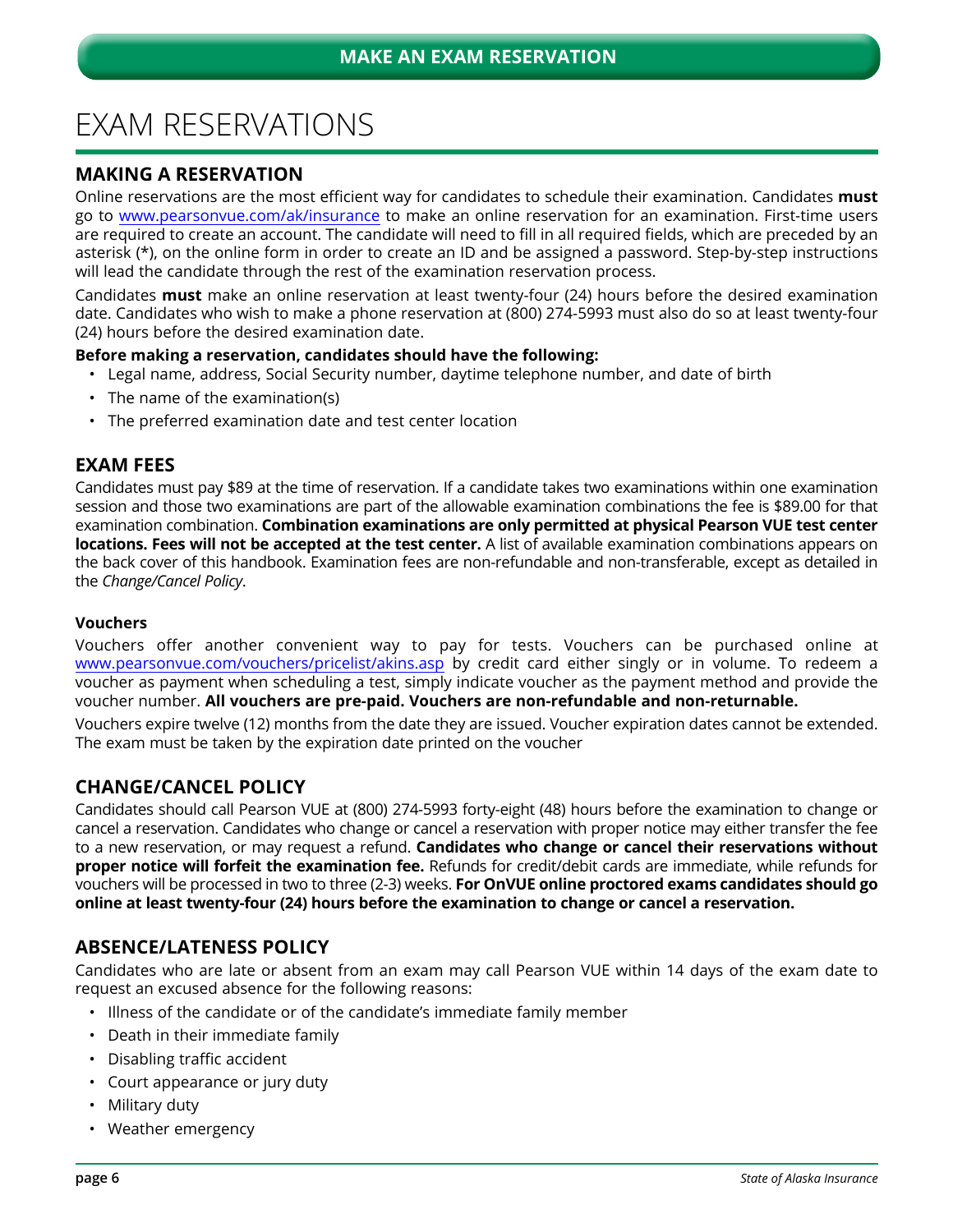A case number will be assigned and instructions provided for emailing supporting documentation. **Candidates absent from or late to an exam who have not changed or canceled the reservation according to the**  *Change/Cancel Policy* **will not be admitted to the exam and will forfeit the exam fee.**

## **WEATHER DELAYS AND CANCELLATIONS**

If severe weather or a natural disaster makes the Pearson VUE test center inaccessible or unsafe, the examination may be delayed or canceled. Pearson VUE will notify and reschedule candidates in the case of severe weather.

## **ACCOMMODATIONS**

Pearson VUE complies with the provisions of the Americans with Disabilities Act as amended. The purpose of accommodations is to provide candidates with full access to the test. Accommodations are not a guarantee of improved performance or test completion. Pearson VUE provides reasonable and appropriate accommodations to individuals with documented disabilities who demonstrate a need for accommodations.

Test accommodations may include things such as:

- A separate testing room
- Extra testing time
- A Reader or Recorder, for individuals with mobility or vision impairments and cannot read or write on their own

Test accommodations are individualized and considered on a case-by-case basis. All candidates who are requesting accommodations because of a disability must provide appropriate documentation of their condition and how it is expected to affect their ability to take the test under standard conditions. This may include:

- Supporting documentation from the professional who diagnosed the condition, including the credentials that qualify the professional to make this diagnosis
- A description of past accommodations the candidate has received

The steps to follow when requesting test accommodations vary, depending on your test program sponsor. To begin, go to http://pearsonvue.com/accommodations, and then select your test program sponsor from the alphabetized list. Candidates who have additional questions concerning test accommodations may contact the ADA Coordinator at accommodationspearsonvue@pearson.com.

#### **Candidates requiring and/or requesting special accommodations must test at a physical Pearson VUE testing location.**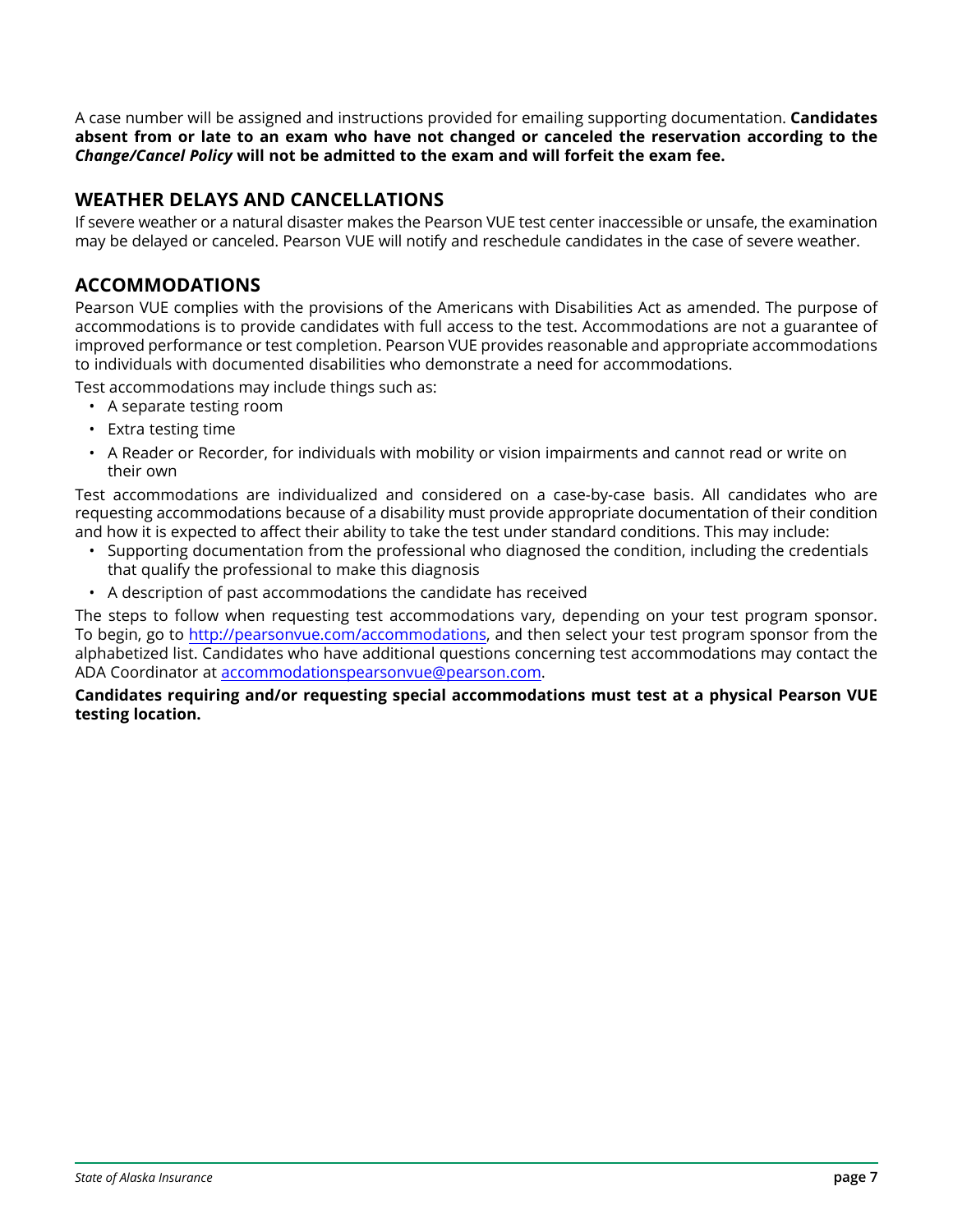## **WHAT TO BRING/NEEDED FOR EXAMS**

#### **Required Materials**

All candidates are required to bring identification that is deemed acceptable, listed under *Acceptable Forms of Candidate Identification*, to the test center on the day of examination.

> **Candidates who do not present the required items will be denied admission to the examination, will be considered absent, and will forfeit the examination fee and licensure fee.**

#### **Acceptable Forms of Candidate Identification**

Candidates must present **two (2) forms** of current signature identification. The name on the identification must exactly match the name on the registration. The primary identification must be government-issued and photo-bearing with a signature, and the secondary identification must contain a valid signature. Identification must be in English.

#### **Primary ID (photograph, and signature, not expired)**

- Government-issued Driver's License
- U.S. Dept of State Driver's License
- U.S. Learner's Permit (plastic card only with photo and signature)
- National/State/Country Identification Card
- Passport
- Passport cards
- Military ID
- Military ID for spouses and dependents
- Alien Registration Card (Green Card, Permanent Resident Visa)

#### **Secondary ID (signature, not expired)**

- Debit (ATM) or Credit card
- Any form of ID on the Primary ID list

If the ID presented has an embedded signature that is not visible (microchip), or is difficult or impossible to read, the candidate must present another form of identification from the Primary ID or Secondary ID list that contains a visible signature.

Pearson VUE does not recognize grace periods. For example, if a candidate's driver's license expired yesterday and the state allows a 30-day grace period for renewing the ID, the ID is considered to be expired.

### **EXAM PROCEDURES**

#### **At Physical Test Location**

Candidates should report to the test center thirty (30) minutes before the examination and check in with the test center administrator. The candidate's identification and other documentation will be reviewed and they will be photographed for the score report.

Candidates are required to review and sign a *Candidate Rules Agreement* form. If the *Candidate Rules Agreement* is not followed and/or cheating or tampering with the examination is suspected it will be reported as such, and the appropriate action will be taken. The examination fee will not be refunded, the exam may be determined invalid, and/or the state may take further action such as prohibiting candidates from retaking the examination and/or denying a license.

Candidates will have an opportunity to take a tutorial on the computer on which the examination will be administered. The time spent on this tutorial will not reduce the examination time, which is detailed on page 3. The examination administrators will answer questions, but candidates should be aware that the administrators are not familiar with the content of the examinations or with the state's licensing requirements. Examination administrators have been instructed not to advise candidates on requirements for licensure.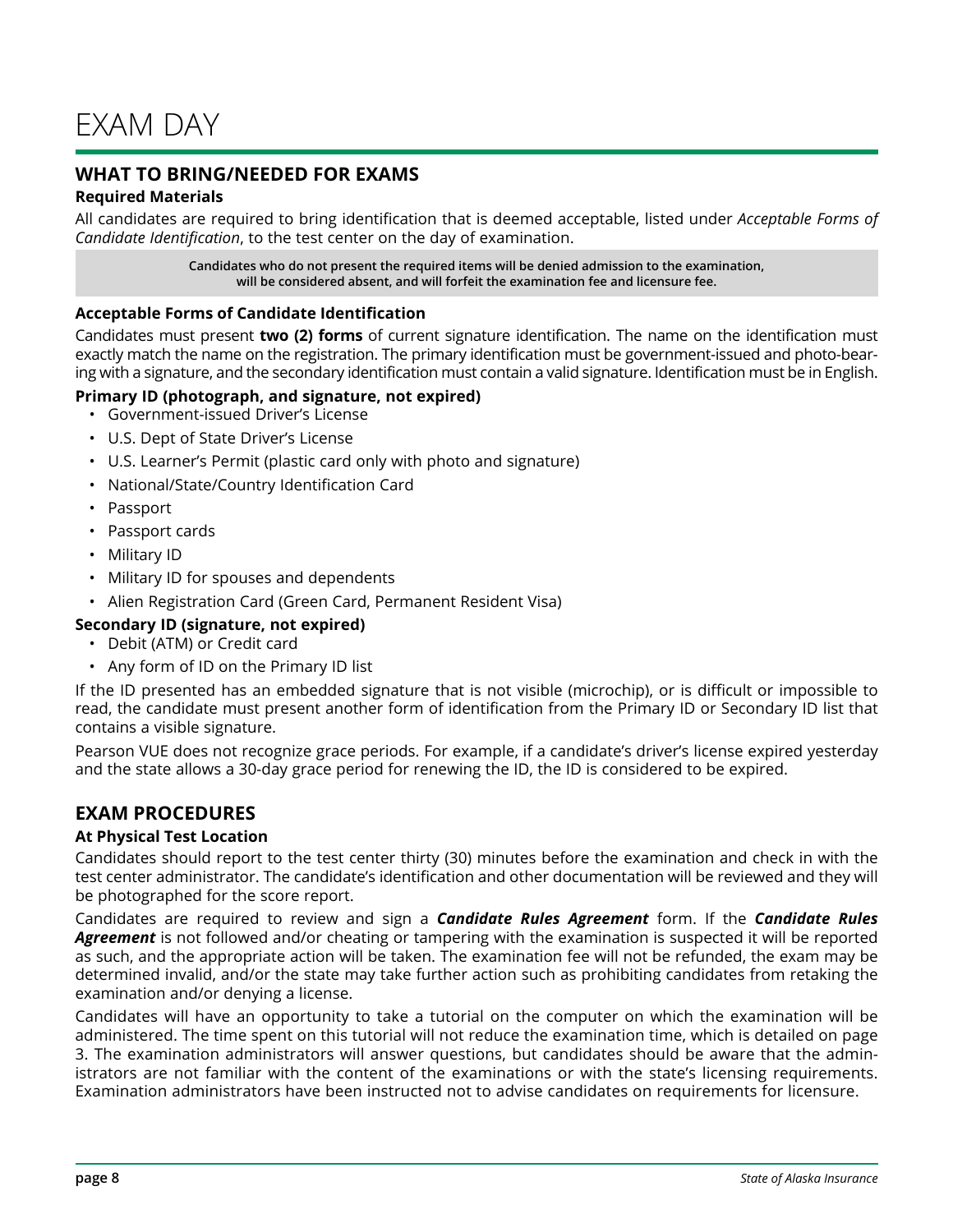Candidates may begin the examination once they are familiar with the computer. The examination begins the moment a candidate looks at the first examination question. After the examination time for each section has expired, the computer will proceed to the next section. **If testing at a Pearson VUE testing site, the score report will be provided at the test center. If testing online, candidates will need to log into their Pearson VUE account to obtain their score report.**

#### **OnVUE online procedures**

- If you are testing online and not in a physical Pearson VUE testing location, you should first review the materials and watch the short video at https://home.pearsonvue.com/Test-Owner/Deliver/Online-Proctored.aspx before you begin your online exam.
- Please familiarize yourself with the disciplines expected of a candidate testing online. This would include remaining in screen view of the proctor during the entire session, workspace preparation, cell phones being placed out of reach and general candidate behaviors.
- There are no unscheduled breaks in the exam therefore be prepared to commit your full time and attention during the entire exam to avoid the exam being revoked.

### **SCORE REPORTING**

The passing score required for each examination is established by the state licensing agency, and not by Pearson VUE. Candidates who pass all parts of an examination will receive a score report that indicates "pass" only; no numeric score is reported. For those candidates who fail one or more parts of the examination, a separate numeric score for each failed part will be reported.

Candidates who fail Part 1 of a Life, Health, and/or Property and Casualty examination receive diagnostic information relevant to each major area of the examination. Diagnostic information is intended to help failing candidates identify their areas of strength and weakness in order to prepare for future examinations. Candidates may use the content outlines in this handbook to interpret the diagnostic information on a failing score report.

Examination results are confidential and are released only to the candidate. Pearson VUE does not give score information over the telephone.

### **RETAKING THE EXAM**

Candidates who fail an examination and wish to retake it must retake the entire examination, i.e., Parts 1 and 2. Candidates may refer to the diagnostic section of the score report for information to help prepare for retaking the examination. Examination scores must be less than one (1) year old at the time the candidate applies for the license. Examination results are valid one year from the date of examination.

## **REVIEW OF EXAM**

For security reasons, examination material is not available to candidates for review.

### **SCORE EXPLANATION**

#### **Scaled Score**

There are multiple versions of each of the licensing examinations. These versions are known as *forms*. Although all forms of an examination are developed based on the content outlines, the difficulty of the forms of an examination may vary slightly because different questions appear on each form. To ensure that no candidate is put at an unfair advantage or disadvantage due to the particular form of an examination that he or she is given, a statistical procedure known as *equating* is used to correct for differences in form difficulty.

The passing score of an examination was set by the Alaska Division of Insurance (in conjunction with Pearson VUE) after a comprehensive study was completed for each examination. Raw scores are converted into scaled scores. To avoid misuse of score information, numeric scores are only reported to failing candidates. The scaled score that is reported to you is neither the number of questions you answered correctly nor the percentage of questions you answered correctly. With a passing score of 70, any score below 70 indicates how close the candidate came to passing, rather than the actual number or percentage of questions the candidates answered correctly.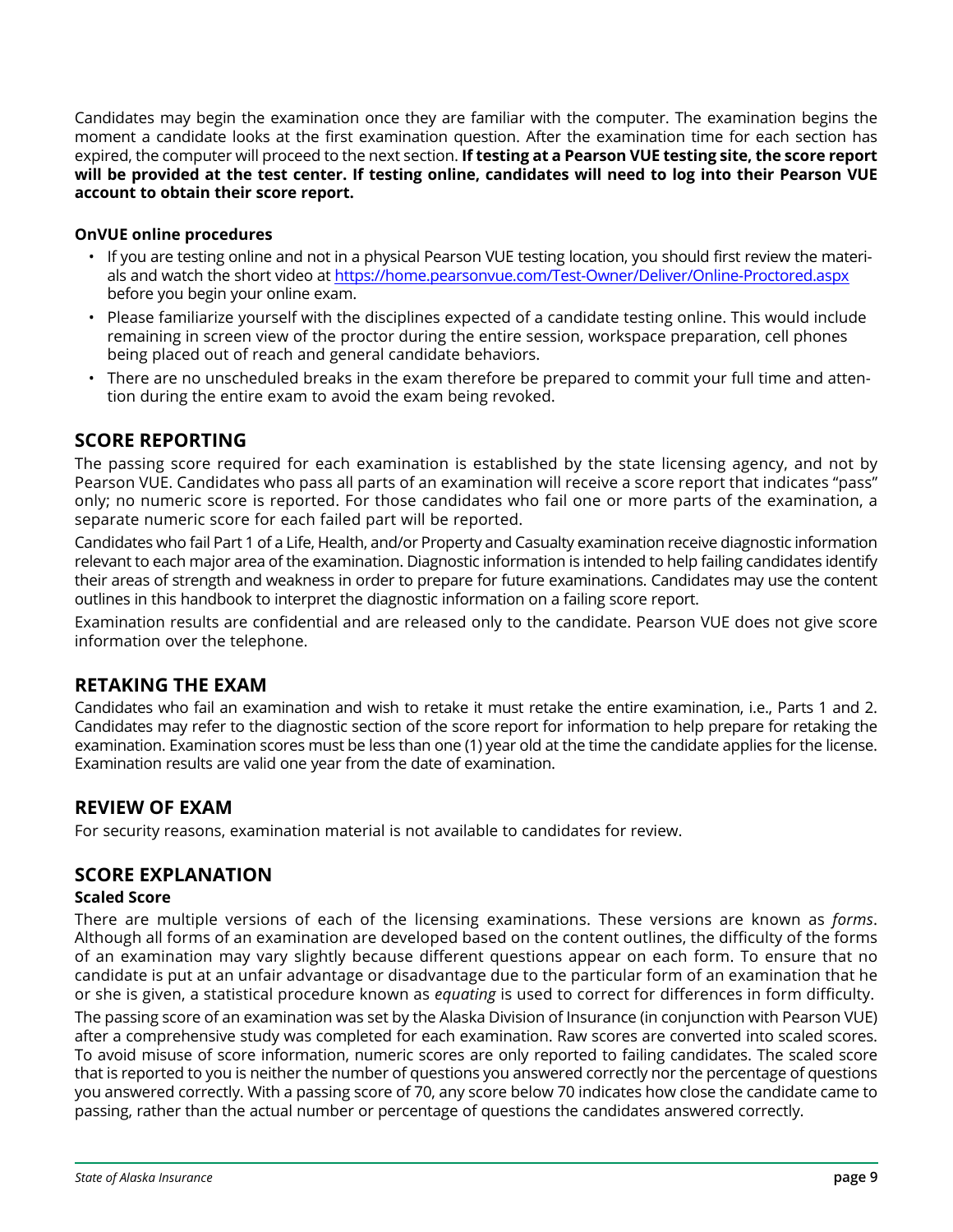## **DUPLICATE SCORE REPORTS**

To obtain your score report, log into your Pearson VUE account. For test center exams prior to October 4, 2020, contact customer service at (800) 274-5993 to request your score report.

## **PEARSON VUE TESTING POLICIES**

#### **Physical Test Center Location**

The following policies are observed at each test center. **Candidates who violate any of these policies will not be permitted to finish the examination and will be dismissed from the test center, forfeiting the examination fee.**

- **No personal items are allowed in the testing room.** Personal items include but are not limited to: cellular phones, hand-held computers or other electronic devices, pagers, watches, wallets, purses, firearms or other weapons, hats, bags, coats, books, and/or notes, pens or pencils.
- Candidates must store all personal items in a secure area as indicated by the administrator, or return items to their vehicle. All electronic devices must be turned off before storing them in a locker. **The test center is not responsible for lost, stolen or misplaced personal items.**
- Studying **is not** allowed in the test center. Visitors, children, family or friends **are not** allowed in the test center.
- Dictionaries, books, papers (including scratch paper), and reference materials are not permitted in the examination room (unless permitted by the exam sponsor), and candidates are strongly urged not to bring such materials to the test center. Upon entering and being seated in the testing room, the test administrator will provide the candidate with materials to make notes or calculations and any other items specified by the exam sponsor. The candidate **may not write on these items before the exam begins or remove these items from the testing room.**
- Eating, drinking, or chewing gum, smoking and/or making noise that creates a disturbance for other candidates is prohibited during the exam.
- Break policies are established by the exam sponsor. Most sponsors allow unscheduled breaks. To request an unscheduled break, the candidate **must** raise their hand to get the administrator's attention. **The exam clock will not stop while the candidate is taking a break.**
- Candidates must leave the testing room for all breaks. However, candidates **are not permitted to leave the floor or building for any reason during this time, unless specified by the administrator and the exam sponsor**. If a candidate is discovered to have left the floor or building they will not be permitted to proceed with the examination and may forfeit the exam fees.
- While taking a break, candidates are permitted to access personal items that are being stored during the exam only if necessary— for example, personal medication that must be taken at a specific time. **However, a candidate must receive permission from the administrator prior to accessing personal items that have been stored**. Candidates are **not** allowed access to other items, including but not limited to, cellular phones, exam notes and study guides, unless the exam sponsor specifically permits this.
- Any candidate discovered causing a disturbance of any kind or engaging in any kind of misconduct—giving or receiving help; using notes, books, or other aids; taking part in an act of impersonation; or removing examination materials or notes from the examination room—will be summarily dismissed from the examination and will be reported to the state licensing agency. Decisions regarding disciplinary measures are the responsibility of the state licensing agency.

#### **OnVUE Testing**

There are a few simple requirements for candidates to take an OnVUE online proctored exam:

- Quiet, private location
- Reliable device with a webcam
- Strong internet connection

For more information, please go to https://home.pearsonvue.com/Test-Owner/Deliver/Online-Proctored.aspx.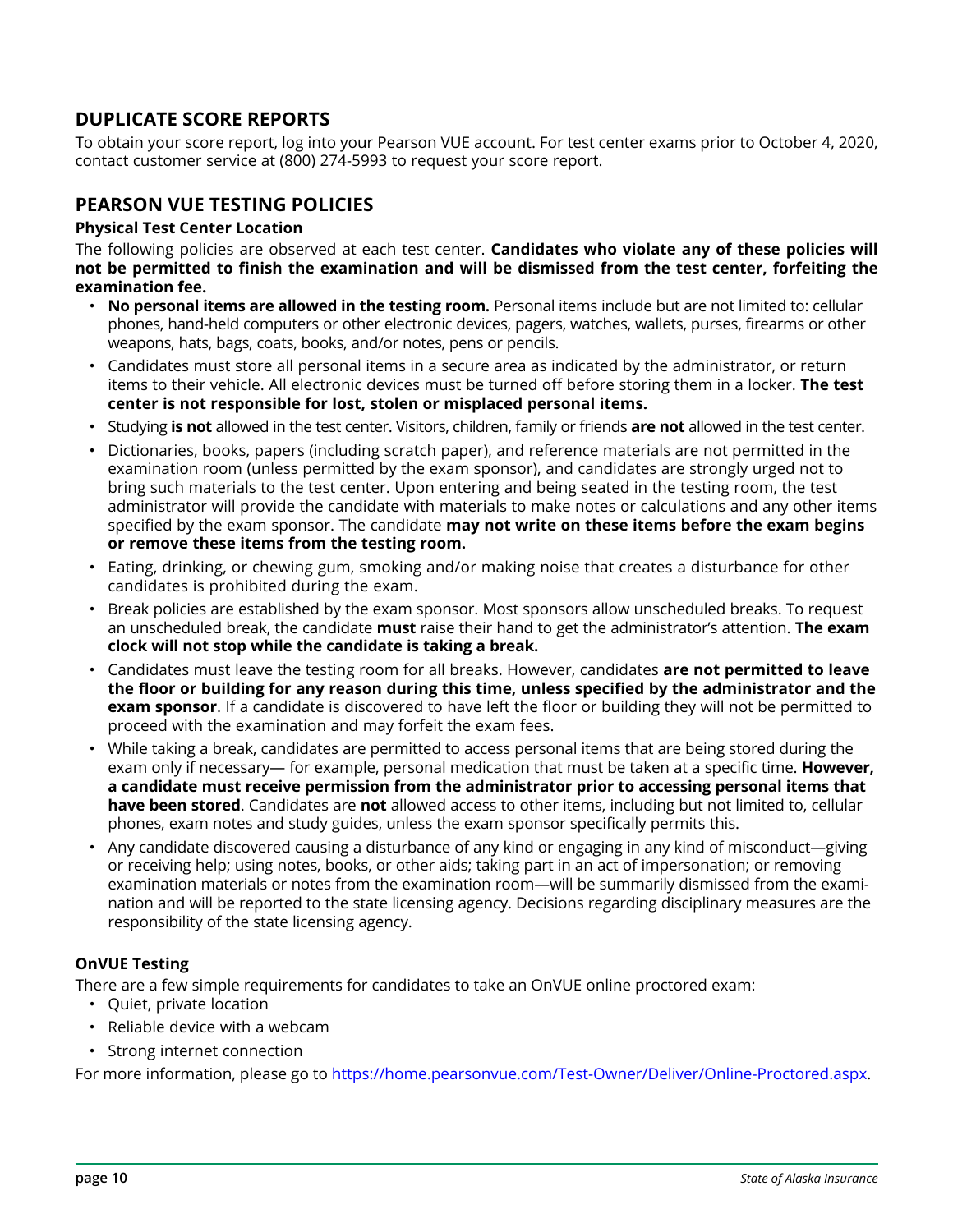## **EXAM SECURITY PROCEDURES**

Pearson VUE maintains examination administration and examination security standards designed to ensure that all candidates are given the same opportunity to demonstrate their abilities and to prevent some candidates from gaining an unfair advantage over others because of testing irregularities or misconduct. Pearson VUE routinely reviews irregularities and examination scores believed to be earned under unusual or nonstandard circumstances.

Pearson VUE maintains the right to question any examination score whose validity is in doubt because the score may have been obtained unfairly. Pearson VUE first undertakes a confidential review of the circumstances contributing to the questions about score validity. Then, if there is sufficient cause to question the score, Pearson VUE will refer the matter to the state licensing agency, which will make the final decision on whether or not to cancel the score.

The performance of all candidates is monitored and may be analyzed statistically for the purpose of detecting and verifying fraud. If it is determined that a score has questionable validity, the Division of Insurance will be so notified and will determine whether the candidate's scores will be released.

**All examination questions, each form of the examination, and any other examination materials are copyrighted and are the property of Pearson VUE. Consequently, any distribution of the examination content or materials through any form of reproduction or oral or written communication is strictly prohibited and punishable by law.**

## **QUESTIONS OR COMMENTS ABOUT THE EXAM**

For security reasons, examination material is not available to candidates for review. Candidates who have questions, comments, or concerns related to the exams, scoring or score reports, or who wish to verify any data held in Pearson VUE files, should direct written inquiries to Pearson VUE at the address provided on the inside front cover of this handbook. Candidates may also email their questions directly to Pearson VUE Customer Service at pearsonvuecustomerservice@pearson.com.

In all correspondence, candidates should provide their name and address information. If questions or comments concern an examination already taken, candidates should also include:

- the name of the examination
- the date the examination was taken
- the location of the test center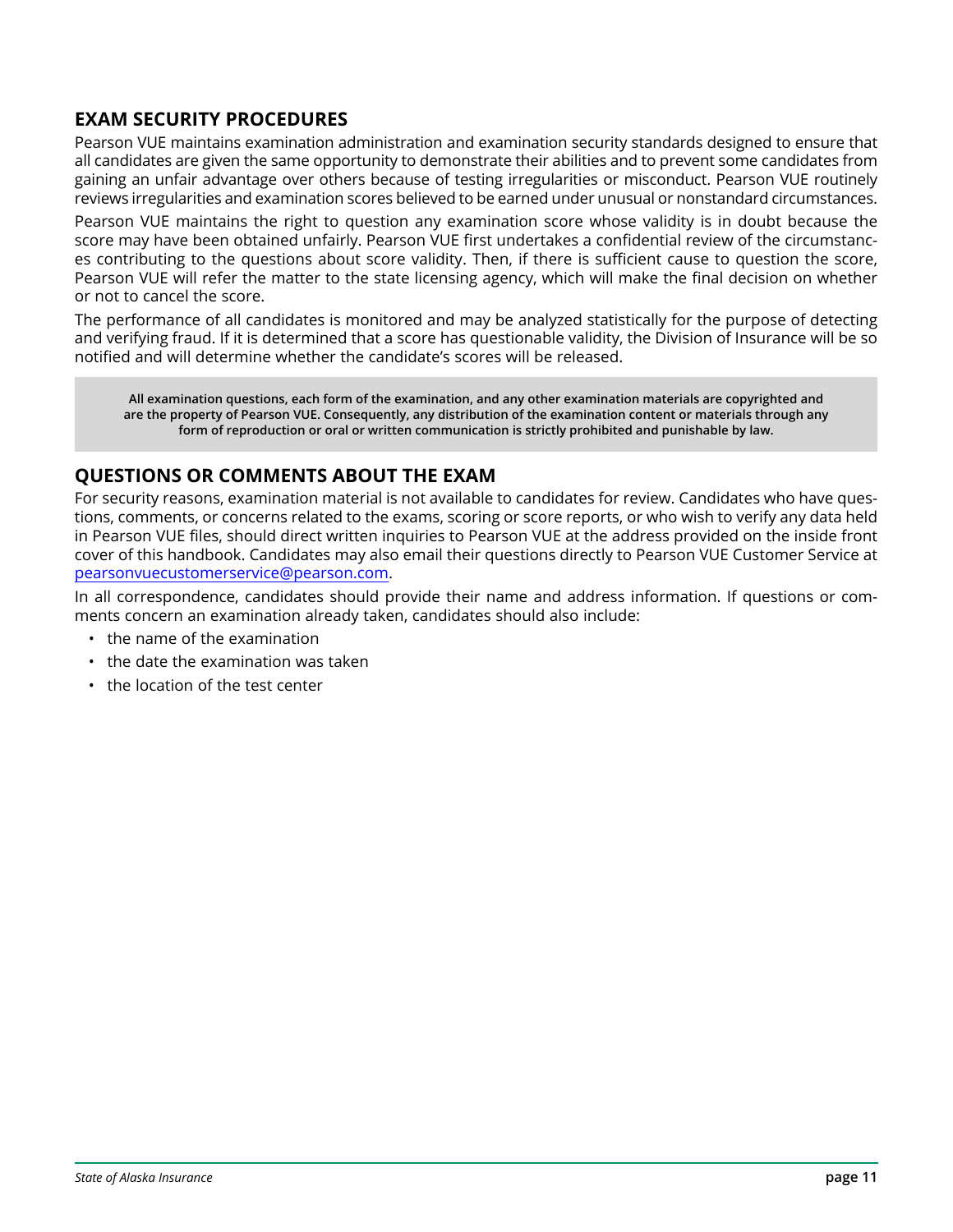## EXAM PREPARATION

## **CONTENT OUTLINES**

Each major lines examination (Life, Health, Property, Casualty, Personal Lines) is given in a multiple-choice format and consists of two parts. The general portion deals with basic insurance product knowledge. The state portion deals with state-specific insurance laws, rules, regulations, and practices.

The general portion of Life, Health, Property, Casualty consists of fifty (50) questions that count toward the score and ten (10) pretest questions that do not count toward the score.

The general portion of the Personal Lines examination consists of seventy-five (75) questions that count toward the score and eleven (11) pretest questions that do not count toward the score.

The length of the state portion of the major lines examinations can be found by referring to the content outlines in this handbook. The examination will contain pretest questions which do not count toward the score. Pretest questions account for approximately twenty percent (20%) of the total number of Part 2 questions.

Pearson VUE administers "limited lines" examinations in addition to the major lines examinations. The back cover of this handbook lists the examinations offered. The length and format of limited lines examinations vary, but they are typically one-part examinations covering both product knowledge and state laws, rules, and regulations.

The examination content outlines in this handbook are the "blueprints" from which the examinations have been constructed, and which list the topics covered in each examination.

## **STUDY MATERIALS**

Neither the Alaska Division of Insurance nor Pearson VUE specifically endorses any particular study materials. The following lists are for informational purposes only:

| <b>GENERAL EXAMINATION</b>                                                                                                                                                                                                                             |  |  |  |  |  |
|--------------------------------------------------------------------------------------------------------------------------------------------------------------------------------------------------------------------------------------------------------|--|--|--|--|--|
| Life & Health Property and Casualty Insurance                                                                                                                                                                                                          |  |  |  |  |  |
| <b>Margaret Varlamos</b><br>Insurance Consultants of Alaska Insurance License Preparation of Alaska<br>201 E 54th Ste. 210<br>Anchorage, AK 99518<br>Phone: (907) 244-7391 Fax: (907) 248-6087<br>Website: www.ilpofalaska.com Email: insurance@ak.net |  |  |  |  |  |
| <b>Pathfinder Publishers</b><br>1111 College Park Pyramids, 3500 DePauw Blvd.<br>Indianapolis, IN 46268<br>Phone: (317) 872-1100                                                                                                                       |  |  |  |  |  |
| A.D. Banker & Company<br>5000 College Blvd. #120<br>Overland Park, KS 66211<br>(913) 451-1280<br>Website: www.adbanker.com Email: cirriculum@mail.adbanker.com                                                                                         |  |  |  |  |  |
|                                                                                                                                                                                                                                                        |  |  |  |  |  |

*Adjuster Materials*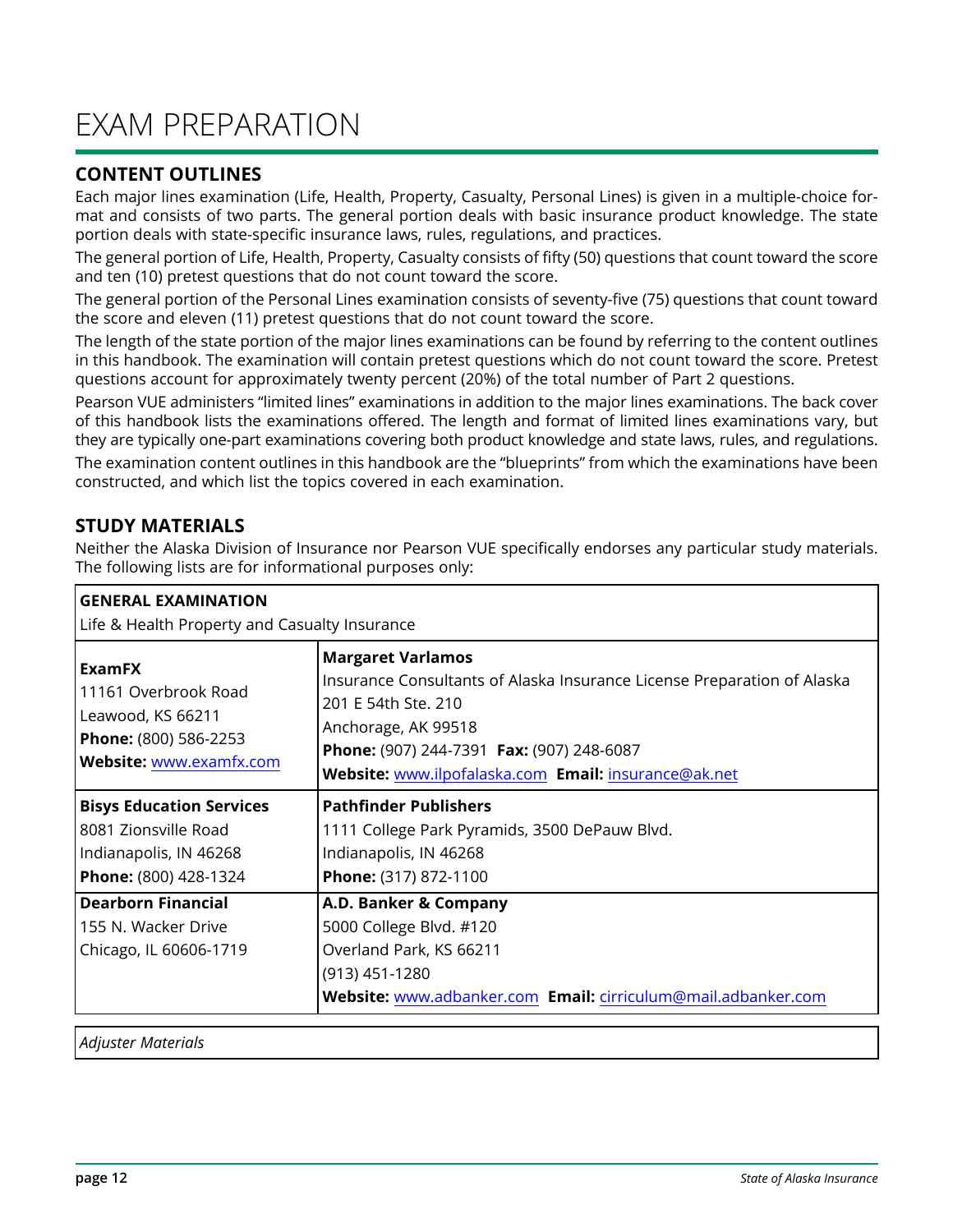| Insurance Schools, Inc.                                                        |
|--------------------------------------------------------------------------------|
| 108 Cadle Drive                                                                |
| Charleston, WV 25313                                                           |
| <b>Phone:</b> (800) 333-3926                                                   |
| <b>Websites:</b> www.insurance-schools.com or www.insuranceadjusterscourse.com |
| <b>Email:</b> Dan.Dupay@Insurance-Schools.com                                  |
| .<br>.                                                                         |

Alaska insurance laws, related statutes, and regulations are available from two national law publishing services listed below. Both companies offer updated information.

| Michie Company                 | <b>NILS Publishing Company</b> |
|--------------------------------|--------------------------------|
| IP.O. Box 7587                 | I P.O. Box 2507                |
| Charlottesville, VA 22906-7587 | Chatsworth, CA 91311           |
|                                | Phone: (800) 423-5910          |

Official copies of Alaska statutes can be found on the Internet: http://www.legis.state.ak.us/ (Title 21)

Study materials are also available, upon written request with a payment of either cash, cashier's check or money order, VISA or MasterCard only. Company checks will be accepted from members of the Alaska Independent Insurance Agents and Brokers Association, and should be made payable to AIIAB.

#### **The Alaska Independent Insurance Agents and Brokers Inc.**

701 W 41st Ave., Ste. 103 Anchorage, AK 99503

**Phone:** (907) 349-2500 **Fax:** (907) 349-1300

**Website:** www.akiiab.org **Email:** akiiab@gci.net

Current fees for study guides from the Association are listed below.

| P&C or L&H Basics (Includes an online practice testing link)\$125.00 |  |
|----------------------------------------------------------------------|--|
|                                                                      |  |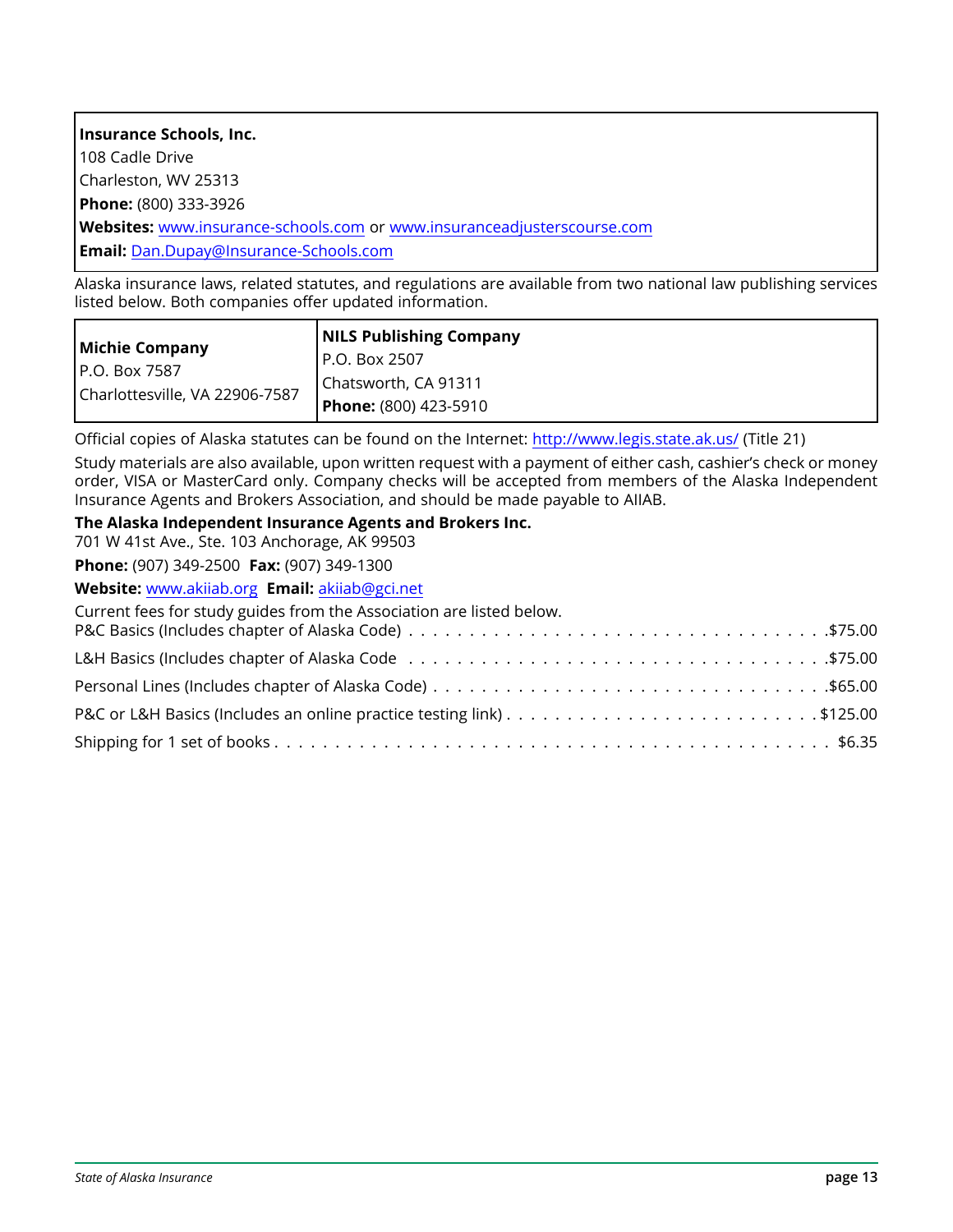

## **ALASKA Insurance Content Outlines**

**Content Outlines**